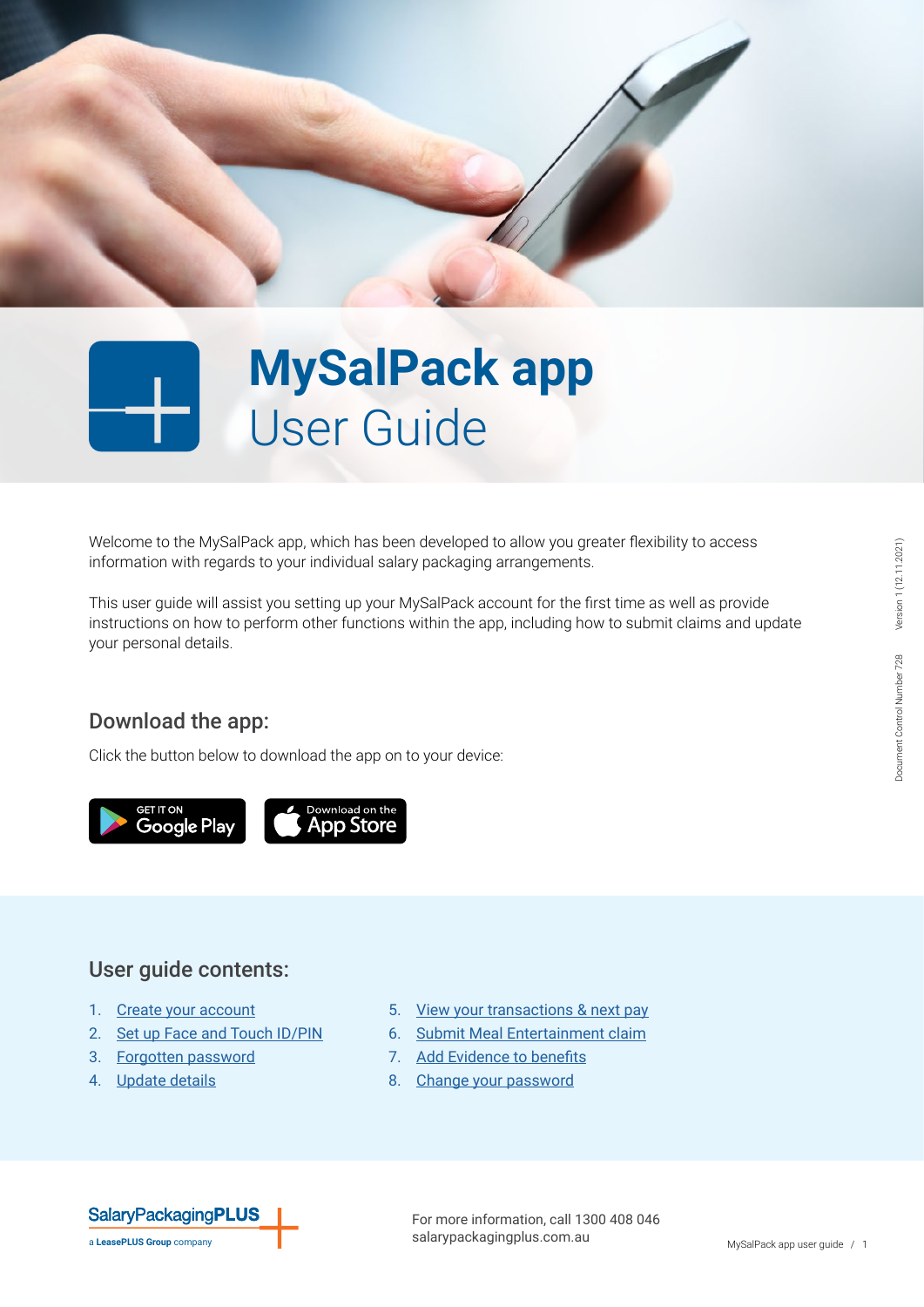# <span id="page-1-0"></span>1. Create your account (first time user):

- 1. Click the First time sign in button
- 2. Enter your username (this is typically your email address) then enter your mobile number
- 3. You will receive a 6-digit verification code on your mobile
- 4. Enter the 6-digit passcode to verify the authentication
- 5. Enter your new password and reconfirm the new password.

Note: Your password should be between 8 and 15 characters long and include at least 1 special character and 1 digit.

6. A confirmation will be sent to you to notify that the new password has been set.

> Now, you can sign into MySalPack with the new password

Tip: To have quick and secure access to the app, simply set up a Touch ID/Face ID or PIN in the app.



## <span id="page-1-1"></span>2. To setup Face ID / Touch ID / PIN:

- 1. Click Menu button  $\equiv$  in the bottom navigation bar.
- 2. Click on the Account settings tab, follow the prompts to set up your Face ID/Touch ID and PIN

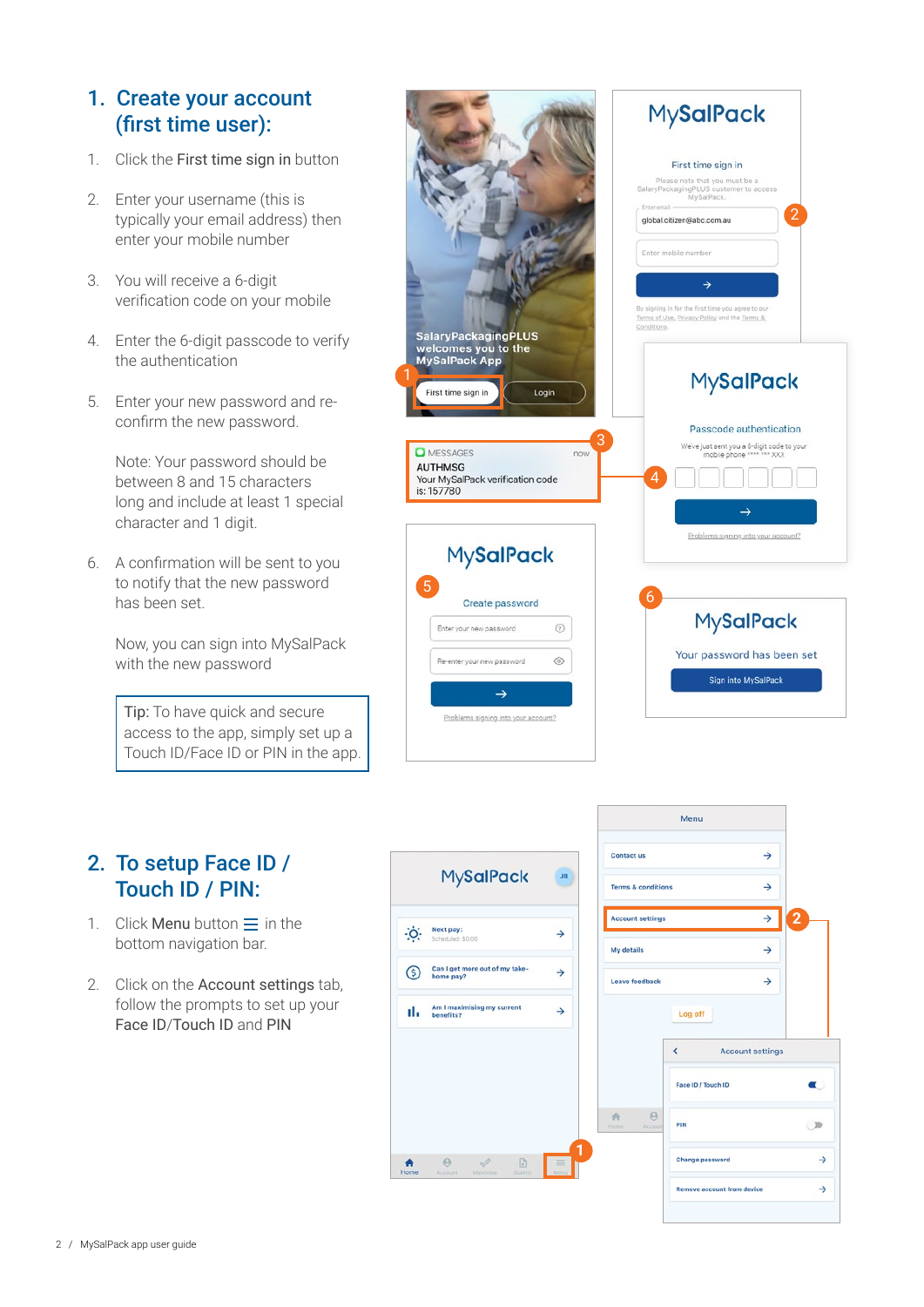# <span id="page-2-0"></span>3. Forgotten password:

- 1. Click on the Forgot password link.
- 2. Enter your username then enter your mobile number.
- 3. You will receive a 6-digit verification code on your mobile.
- 4. Enter the 6-digit verification code in order to go to the next screen to reset your password.
- 5. Enter your new password and reconfirm the new password.

Note: Your password should be between 8 and 15 characters long and include at least 1 special character and 1 digit.

6. A confirmation will be sent to you to notify that the new password has been set.

> Now, you can sign into MySalPack again with your new password.

| <b>MySalPack</b>                                                      | <b>MySalPack</b>                                                        |
|-----------------------------------------------------------------------|-------------------------------------------------------------------------|
| Login<br>Use your existing email and password to                      | Forgot password<br>Enter username                                       |
| sign into your account.<br>Enter email                                | global.citizen@abc.com.au                                               |
|                                                                       | Enter mobile number<br>$\overline{2}$                                   |
| È<br>Enter password                                                   | →                                                                       |
| Login                                                                 | Problems signing into your account?                                     |
| Forgot password                                                       |                                                                         |
|                                                                       | $\overline{2}$<br>3<br>3                                                |
|                                                                       | <b>Q</b> MESSAGES<br>now<br><b>AUTHMSG</b>                              |
|                                                                       | Your MySalPack verification code<br>is: 157780                          |
| If this is your first time signing into the<br>App, please click here | <b>Account verification</b>                                             |
|                                                                       | We've just sent you a 6-digit code to<br>your mobile phone **** *** 477 |
|                                                                       | $\overline{4}$                                                          |
| <b>MySalPack</b>                                                      | $\rightarrow$                                                           |
| Reset password                                                        | Problems signing into your account?                                     |
| $\overline{5}$<br>$\circledcirc$<br>Enter your new password           |                                                                         |
| È<br>Re-enter your new password                                       | 6                                                                       |
| $\rightarrow$                                                         | <b>MySalPack</b>                                                        |
|                                                                       | Your password has been set                                              |
| Problems signing into your account?                                   |                                                                         |

# <span id="page-2-1"></span>4. Update details:

- 1. To update your details, click on the profile icon located at the top right corner of the home screen.
- 2. Alternatively, click Menu button  $\equiv$ in the bottom navigation bar.
- 3. Click on the My details tab, from here you can update your password, address and banking details.



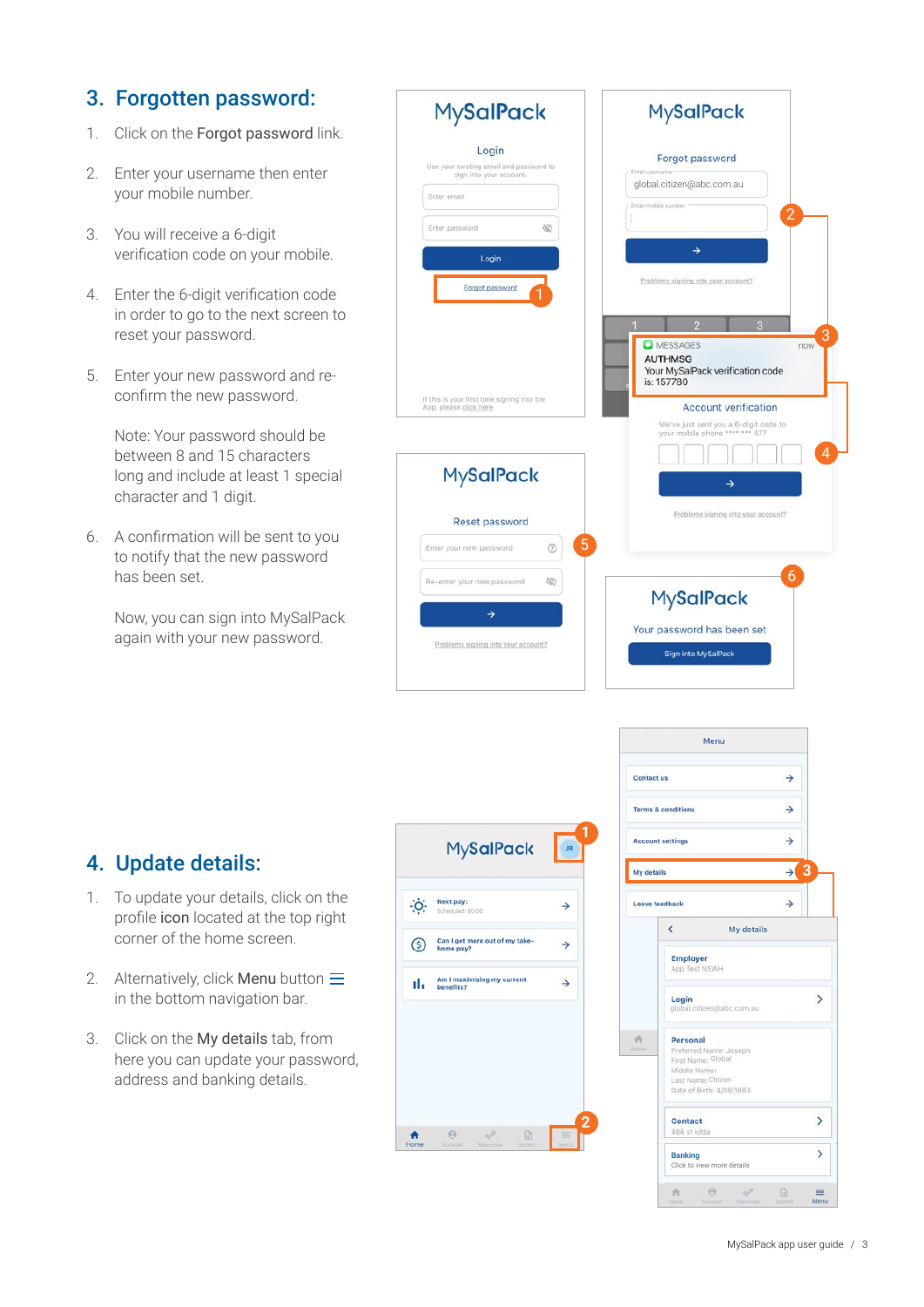#### <span id="page-3-0"></span>5. View statement / deductions:

- 1. To view your transactions, simply click on the Account icon  $\Omega$  in bottom navigation bar.
- 2. To view your deductions for the next pay, click on the MY NEXT PAY tab.
- 3. Alternatively, click Next pay tab on the Home page to view your deductions.

|      |                                             |               |                                                                                                                                                                                                                                                                           | Account                                                                                                                                    |                 |
|------|---------------------------------------------|---------------|---------------------------------------------------------------------------------------------------------------------------------------------------------------------------------------------------------------------------------------------------------------------------|--------------------------------------------------------------------------------------------------------------------------------------------|-----------------|
|      | <b>MySalPack</b>                            | <b>JB</b>     | <b>STATEMENTS</b>                                                                                                                                                                                                                                                         | MY NEXT PAY                                                                                                                                |                 |
|      | Next pay:<br>Scheduled: \$0.00              | →             | <b>Account information for 1 April - 31 March</b><br>You account information is displayed below. This includes<br>payments sent to us by your employer, and payments we<br>have disbursed to your nominated benefits each pay for the<br>current FBT year.<br>15 Oct 2021 |                                                                                                                                            |                 |
| G    | Can I get more out of my take-<br>home pay? | $\rightarrow$ | <b>Benefit Name</b>                                                                                                                                                                                                                                                       | Amount                                                                                                                                     | <b>Balance</b>  |
|      | Am I maximising my current                  |               | 15 Oct 2021<br>Administration Fee<br>SalaryPackagingPLUS                                                                                                                                                                                                                  | \$2.59                                                                                                                                     | $$-700.00$      |
| ıl.  | benefits?                                   | →             | 15 Oct 2021<br><b>Employer Share</b><br>Non Remittable                                                                                                                                                                                                                    | \$99.55                                                                                                                                    | $$-702.59$      |
|      |                                             |               | 15 Oct 2021<br><b>Payroll Reconciliation</b>                                                                                                                                                                                                                              |                                                                                                                                            | Account         |
|      |                                             |               | 15 Oct 2021<br><b>Payroll Reconciliation</b>                                                                                                                                                                                                                              | <b>STATEMENTS</b><br>Account information for 1 April - 31 Marc<br>My next pay: 0<br>The following scheduled deductions are in<br>next pay. | MY <sub>N</sub> |
|      |                                             |               | 15 Oct 2021<br><b>Payroll Reconciliation</b>                                                                                                                                                                                                                              | Benefit Name                                                                                                                               |                 |
|      |                                             |               | 28 Sep 2021                                                                                                                                                                                                                                                               | <b>Benefits</b>                                                                                                                            |                 |
|      |                                             |               |                                                                                                                                                                                                                                                                           | Novated Leasing                                                                                                                            |                 |
| Ħ    | $\Theta$<br>$\sqrt{2}$<br>$\sqrt{2}$        | $\equiv$      | $\boldsymbol{\Theta}$                                                                                                                                                                                                                                                     | Share<br>Administration Fee                                                                                                                |                 |
| Home | Submit<br>Maximise.<br>Account              | Monu          | Account<br><b>Home</b>                                                                                                                                                                                                                                                    | 3.31                                                                                                                                       |                 |

# <span id="page-3-1"></span>6. Submit Meal Entertainment claim:

- 1. To submit a claim, click on the Submit icon  $\boxed{\uparrow}$  in bottom navigation bar.
- 2. Click on the Meal Entertainment button.
- 3. Follow the prompts to enter in the claim details and click Next to continue.
- 4. Add your meal receipts by selecting a file  $\bigodot$  from your device or taking a photo  $\bigcirc$  of your receipt.
- 5. You can add more evidence by clicking con.

(Note: If you can't access your files or camera, go to Settings > MySalPack > to allow MySalPack to access camera)

- 6. Click Next button to go to review page.
- 7. Agree with the Declaration and review your claim.
- 8. Click Submit button to complete the claim submission.
- 9. A message will display to confirm your submission was successful.

You will receive an email when your claim has been assessed.

Tip - Did you know you can submit up to 10 receipts at a time?





NEVT PAY i.

> $\overline{a}$ \$0.00  $$0.00$  >  $0000$

| 斉<br>Home                   | А<br>m<br>v.<br>Submit<br>Maximise<br>Account                    | ≕<br>Monu |
|-----------------------------|------------------------------------------------------------------|-----------|
| k                           | Make a claim                                                     |           |
|                             | 2<br>Claim details Add evidence Declaration                      | з         |
|                             |                                                                  |           |
| <b>Declaration</b>          |                                                                  |           |
|                             | I have read and agreed to this<br>Declaration                    |           |
| <b>Review claim details</b> |                                                                  |           |
|                             | You authorise SalaryPackagingPLUS to<br>reimburse your claim(s): |           |
|                             | From my Meal Entertainment Fund balance                          |           |
| Amount                      |                                                                  | \$50.00   |
| Evidence                    |                                                                  |           |